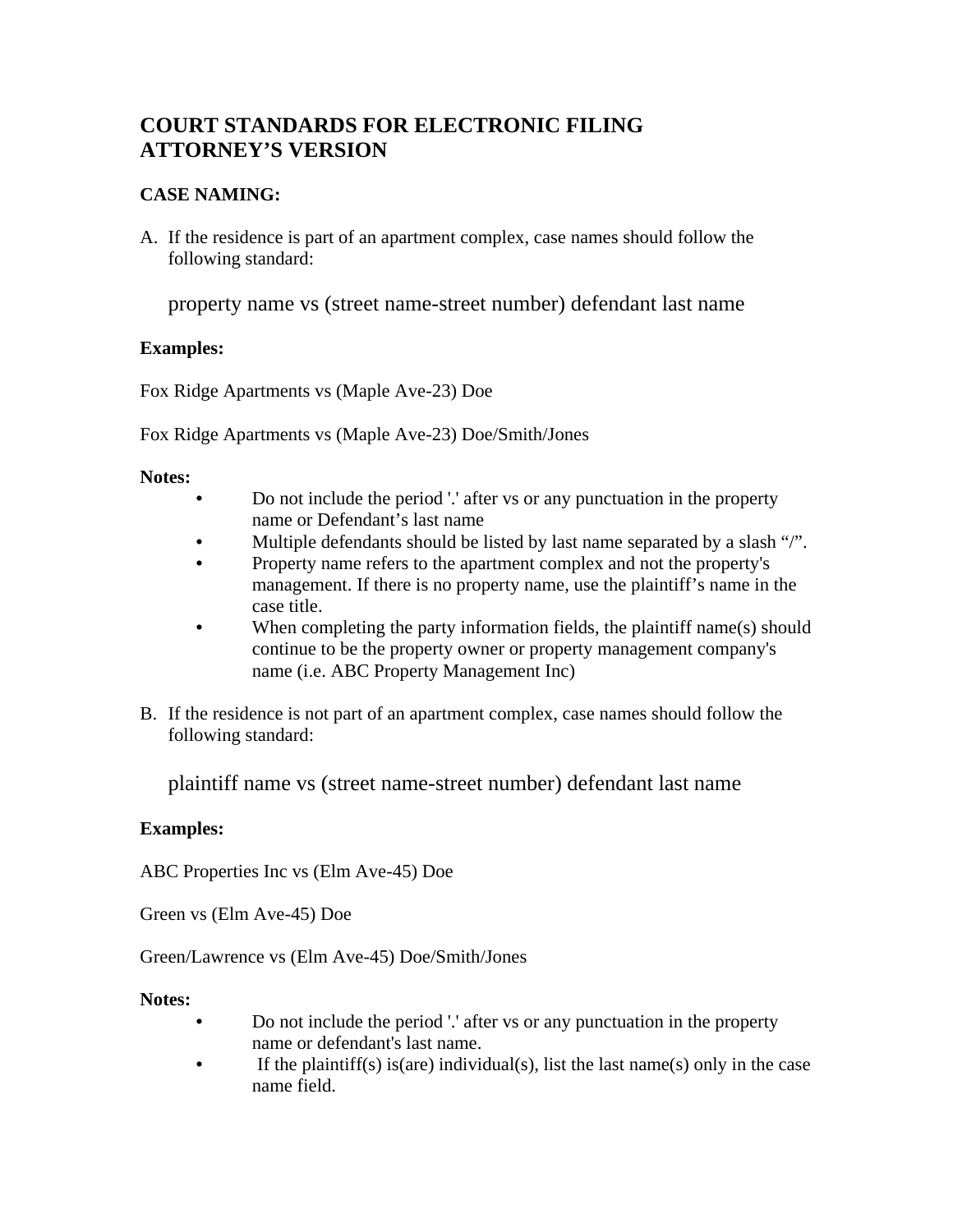- Multiple plaintiffs or defendants should be listed by last name separated by a slash "/".
- Defendants with the same last name may be represented once in the case name but must be detailed as separate parties when entering party information.

#### **DOCUMENT TITLES:**

Warrant of Restitution-2 defendants Warrant of Restitution-3 defendants Warrant of Restitution-4 defendants

The Court is striving to standardize the tiles for certain types of documents. The table below defines the document titles that should be entered for the selected document type on the LexisNexis File & Serve system.

| <b>Bankruptcy Notice</b>                 | <b>BANK</b><br>${\bf N}$                |             |
|------------------------------------------|-----------------------------------------|-------------|
| Civil Appeal/Request for Transcript      | <b>APP</b><br>${\bf N}$                 |             |
| Dismissed                                | <b>DISM</b><br>Y                        |             |
| Dismissed by Attorney                    | Y<br><b>DISMA</b>                       |             |
| Dismissed by Landlord                    | Y<br><b>DISM L</b>                      |             |
| Failure to Pay Rent-1 defendant          |                                         |             |
| Failure to Pay Rent-2 defendants         |                                         |             |
| Failure to Pay Rent-3 defendants         |                                         |             |
| Failure to Pay Rent-4 defendants         |                                         |             |
| Failure to Pay Rent-5 or more defendants |                                         |             |
| <b>SEJ</b>                               |                                         | $\mathbf N$ |
| Foreclosure Right of Redemption          | <b>ROR</b>                              | Y           |
| Judgment for Pltf for Amended Amount     | <b>JUDG AMENDED</b>                     | Y           |
| Line                                     | <b>LINE</b>                             | ${\bf N}$   |
| Line 4-Judgment for Pltf by Consent      | JUDG LINE 4 C                           | Y           |
| Line 4-Judgment for Pltf by Default      | JUDG LINE 4 D                           | Y           |
| Line 6-Judgment for Pltf by Consent      | JUDG LINE 6 C                           | $\mathbf Y$ |
| Line 6-Judgment for Pltf by Default      | JUDG LINE 6 D                           | $\mathbf Y$ |
| Memorandum of Court                      | <b>MEMO</b>                             | Y           |
| Motion - Other                           | <b>MOTN</b>                             | $\mathbf N$ |
| Motion to amend                          | <b>MOTN AMEND</b>                       | $\mathbf N$ |
| Motion to Amend Warrant of Restitution   | <b>MOTN AMEND WRIT</b>                  | $\mathbf N$ |
| Motion to Consolidate                    | <b>MOTN CONSOL</b>                      | $\mathbf N$ |
| Motion to Go Forward with Judgment       | <b>MOTN JUDG</b>                        | ${\bf N}$   |
| Notice of Postponement                   | <b>CONT NOTC</b>                        | $\mathbf Y$ |
| Order                                    | <b>ORDER</b>                            | Y           |
| Postponed at Defendants Request          | <b>CONT D</b>                           | $\mathbf Y$ |
| Postponed at Plaintiffs Request          | <b>CONTP</b>                            | $\mathbf Y$ |
| Postponed at the Request of Both Parties | <b>CONT C</b>                           | Y           |
| <b>Rent Escrow Ordered</b>               | RE                                      | $\mathbf Y$ |
| <b>Request for Postponement</b>          | <b>CONT REQ</b>                         | $\mathbf N$ |
| <b>Stay of Eviction</b>                  | <b>STAY</b>                             | Y           |
| Service Made                             | ROS FTPR (for initial complaints) or    | Y           |
|                                          | ROS WRIT (for Writ returns)             |             |
| Non-Est                                  | ROS NE FTPR (for initial complaints) or | $\mathbf Y$ |
|                                          | ROS NE WRIT (for Writ returns)          |             |
| Trial or Hearing Notice                  | <b>NOTC</b>                             | Y           |
| Warrant of Restitution-1 defendant       |                                         |             |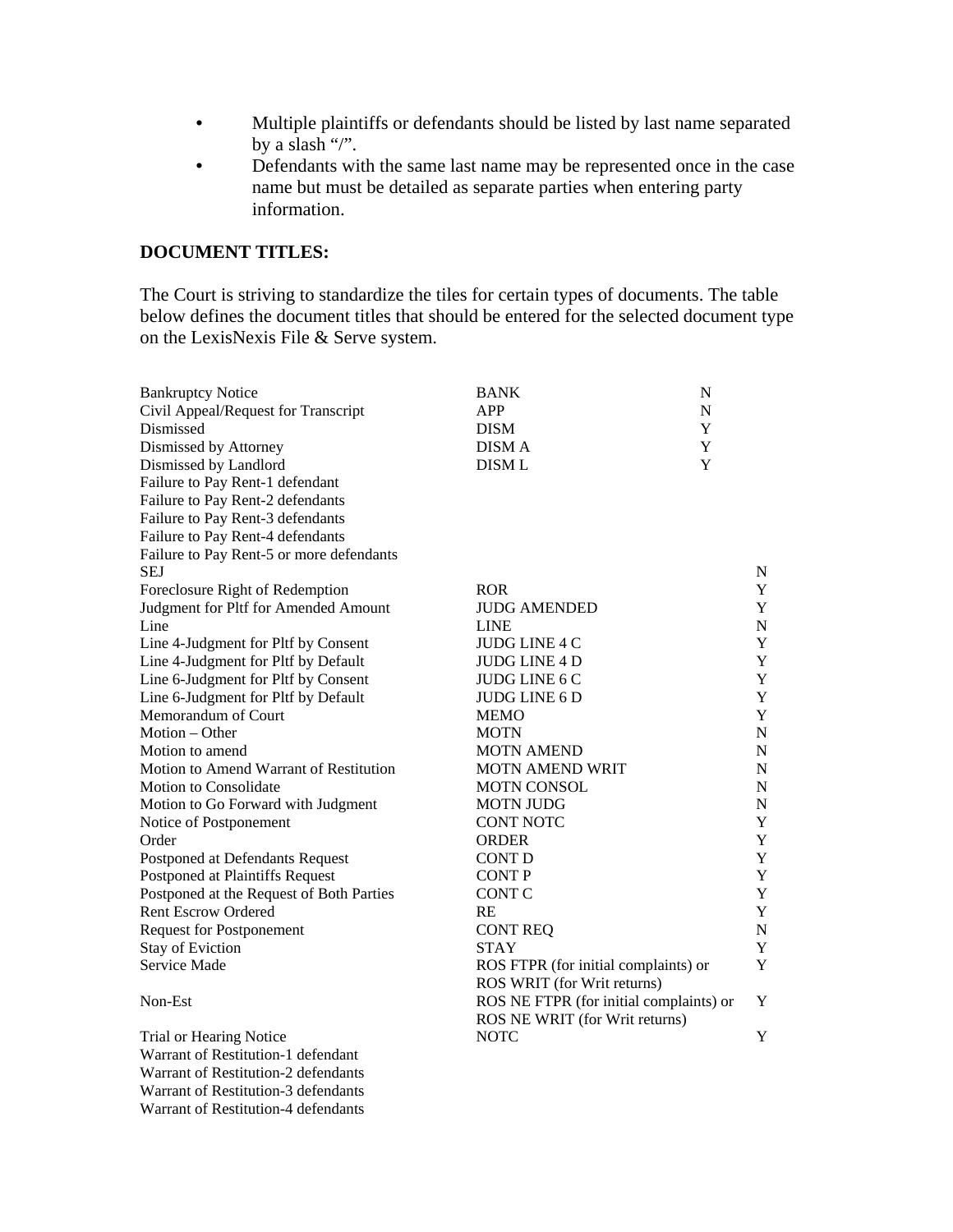$\overline{\phantom{a}}$ 

\_\_\_\_\_\_\_\_\_\_\_\_\_\_\_\_\_\_\_\_\_\_\_\_\_\_\_\_\_\_\_\_\_\_\_\_\_\_\_\_\_\_\_\_\_\_\_\_\_\_\_\_\_\_\_\_\_\_\_\_\_\_\_\_\_\_\_\_\_\_\_\_

## LexisNexis File & Serve Page 31 of 39 APPENDIX A-2 COURT STANDARDS FOR ELECTRONIC FILING ATTORNEY'S VERSION **INTRODUCTION:**

This Appendix describes the Prince George's County District Court Standards defined for anyone planning to use LexisNexis File & Serve to electronically file documents in Failure to

Pay Rent cases. Note: Cases that the Court commonly refers to as "Blue Jacket" cases should be

filed traditionally in paper. These cases include: Tenant Hold Over, Escrow, Breach of Lease,

and Forcible Entry and Detainer (FED)

The Standards contained herein include:

Case Naming Document Titles Forms Dismissal Procedures Bulk Filing If you have questions about these Standards or electronic filing, please contact the Landlord/Tenant Clerk's Office at Prince George's County District Court in Hyattsville, MD.

\_\_\_\_\_\_\_\_\_\_\_\_\_\_\_\_\_\_\_\_\_\_\_\_\_\_\_\_\_\_\_\_\_\_\_\_\_\_\_\_\_\_\_\_\_\_\_\_\_\_\_\_\_\_\_\_\_\_\_\_\_\_\_\_\_\_\_\_\_\_\_\_

#### **PRINCE GEORGE'S COUNTY DISTRICT COURT Version 2.1 ELECTRONIC FILING PILOT COURT AND SYSTEM PROCEDURES**

LexisNexis File & Serve Page 32 of 39

### **CASE NAMING:**

**A.** If the residence is part of an apartment complex, case names should follow the following

standard:

 $\overline{\phantom{a}}$ 

#### property name vs (street name-street number) defendant last name **Examples:**

Fox Ridge Apartments vs (Maple Ave-23) Doe

Fox Ridge Apartments vs (Maple Ave-23) Doe/Smith/Jones

### **Notes:**

• Do not include the period '.' after vs or any punctuation in the property name or defendant's last name

• Multiple defendants should be listed by last name separated by a slash "/".

• Property name refers to the apartment complex and not the property's management. If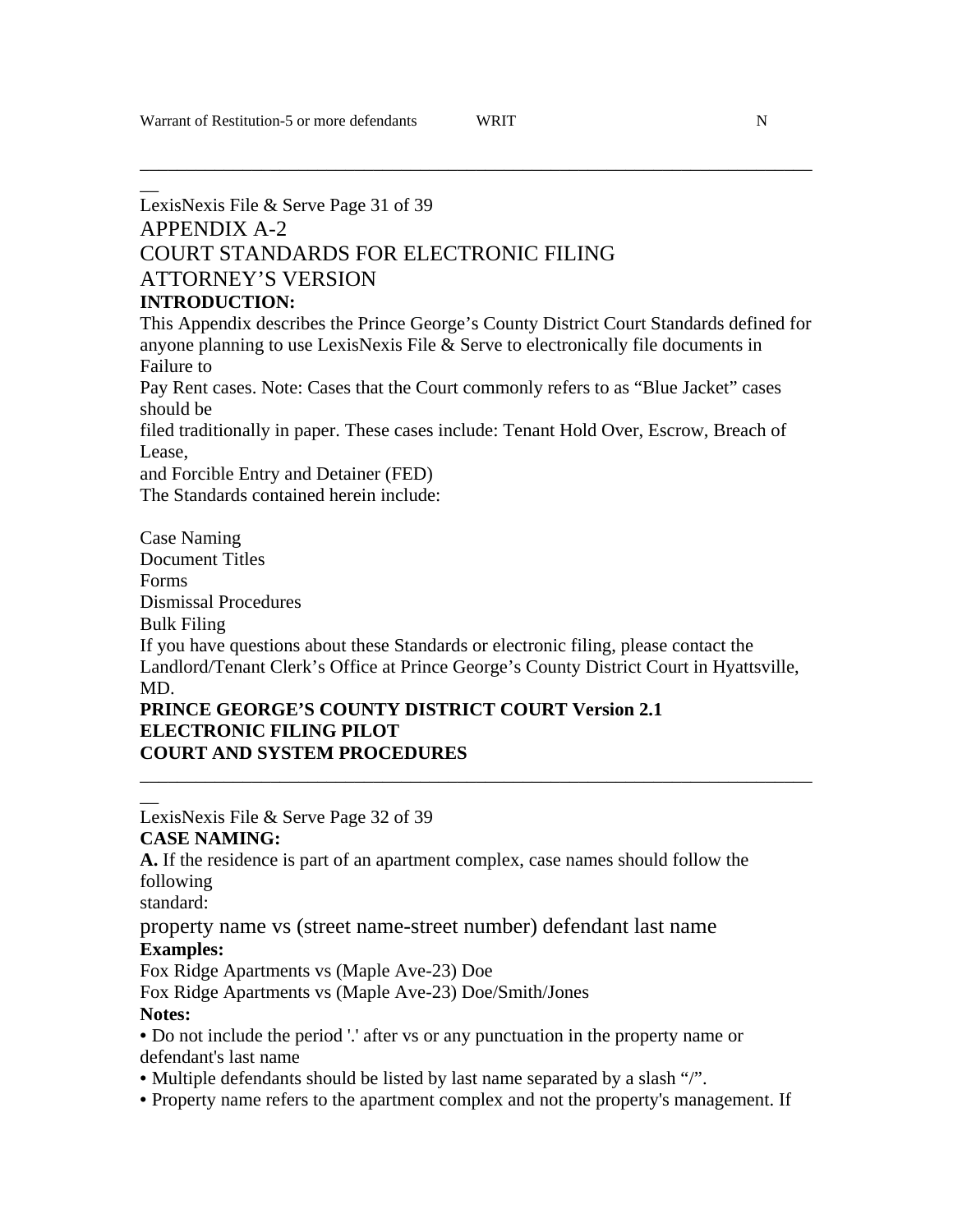there is no property name, use the plaintiff's name in the case title.

• When completing the party information fields, the plaintiff name(s) should continue to be

the property owner or property management company's name (i.e. ABC Property Management Inc)

**B.** If the residence is not part of an apartment complex, case names should follow the following

standard:

plaintiff name vs (street name-street number) defendant last name

### **Examples:**

ABC Properties Inc vs (Elm Ave-45) Doe

Green vs (Elm Ave-45) Doe

Green/Lawrence vs (Elm Ave-45) Doe/Smith/Jones

### **Notes:**

 $\overline{\phantom{a}}$ 

• Do not include the period '.' after vs or any punctuation in the property name or defendant's last name.

- If the plaintiff(s) is(are) individual(s), list the last name(s) only in the case name field.
- Multiple plaintiffs or defendants should be listed by last name separated by a slash "/".

• Defendants with the same last name may be represented once in the case name but must be detailed as separate parties when entering party information.

\_\_\_\_\_\_\_\_\_\_\_\_\_\_\_\_\_\_\_\_\_\_\_\_\_\_\_\_\_\_\_\_\_\_\_\_\_\_\_\_\_\_\_\_\_\_\_\_\_\_\_\_\_\_\_\_\_\_\_\_\_\_\_\_\_\_\_\_\_\_\_\_

## **PRINCE GEORGE'S COUNTY DISTRICT COURT Version 2.1 ELECTRONIC FILING PILOT COURT AND SYSTEM PROCEDURES**

LexisNexis File & Serve Page 33 of 39

## **DOCUMENT TITLES:**

The Court is striving to standardize the tiles for certain types of documents. The table below

defines the document titles that should be entered for the selected document type on the LexisNexis File & Serve system.

Bankruptcy Notice BANK Civil Appeal/Request for Transcript APP Failure to Pay Rent-1 defendant Failure to Pay Rent-2 defendants Failure to Pay Rent-3 defendants Failure to Pay Rent-4 defendants Failure to Pay Rent-5 or more defendants SEJ Line LINE Motion – Other MOTN Motion to amend MOTN AMEND Motion to Amend Warrant of Restitution MOTN AMEND WRIT Motion to Consolidate MOTN CONSOL Motion to Go Forward with Judgment MOTN JUDG Request for Postponement CONT REQ Warrant of Restitution-1 defendant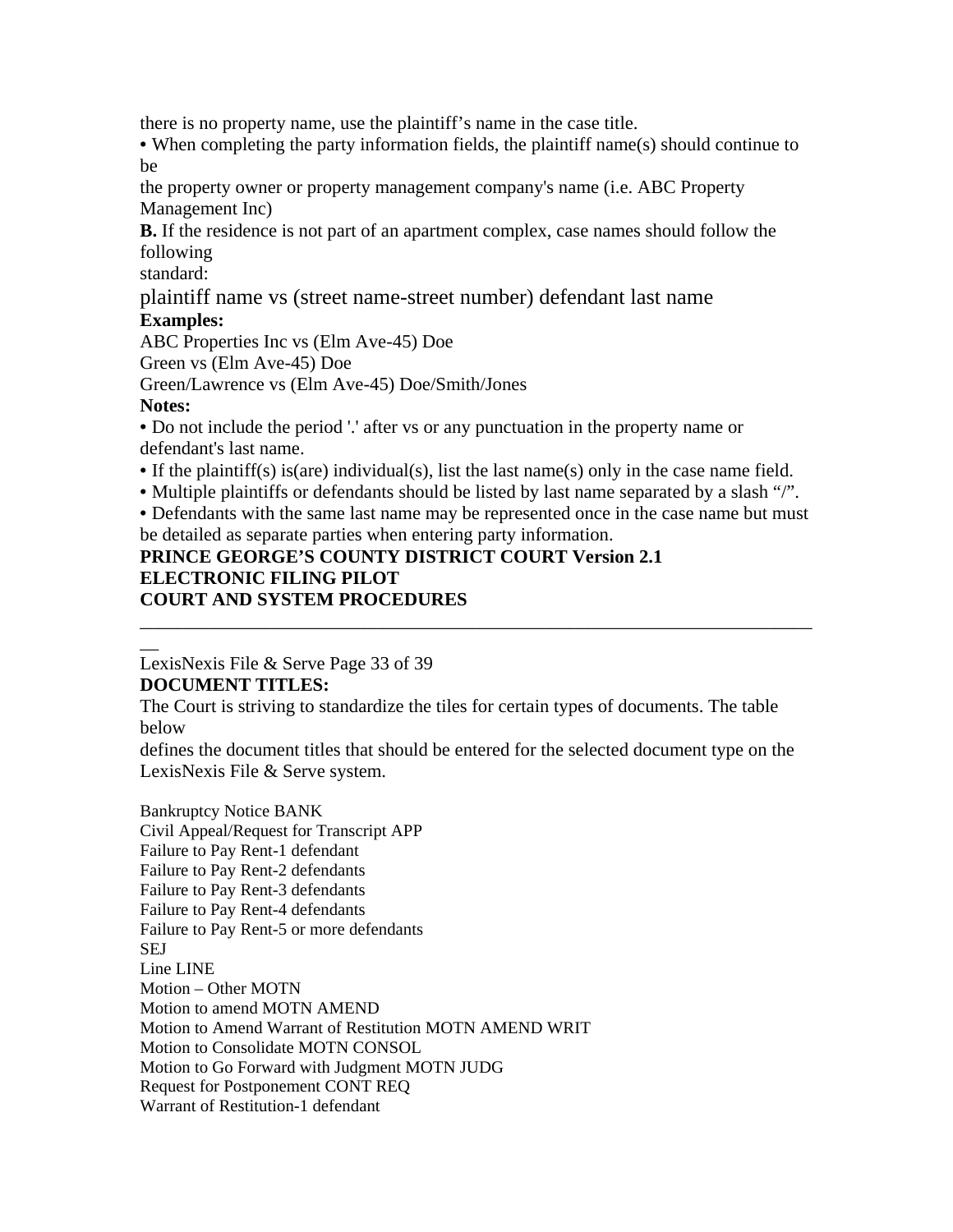Warrant of Restitution-2 defendants Warrant of Restitution-3 defendants Warrant of Restitution-4 defendants Warrant of Restitution-5 or more defendants WRIT

## **PRINCE GEORGE'S COUNTY DISTRICT COURT Version 2.1 ELECTRONIC FILING PILOT COURT AND SYSTEM PROCEDURES**

LexisNexis File & Serve Page 34 of 39 **FORMS**:

Prince George's County District Court has developed electronic versions of the L/T and Mobile

\_\_\_\_\_\_\_\_\_\_\_\_\_\_\_\_\_\_\_\_\_\_\_\_\_\_\_\_\_\_\_\_\_\_\_\_\_\_\_\_\_\_\_\_\_\_\_\_\_\_\_\_\_\_\_\_\_\_\_\_\_\_\_\_\_\_\_\_\_\_\_\_

Home Parks Failure to Pay Rent complaints and the Warrant of Restitution. Currently, these

forms are only available by request and will be emailed to you in a fill-able format.

You must have the full version of Adobe Acrobat 6.0.3 or higher version that includes the pdf

writer software in order to be able to save the completed forms in an electronic format. The

Court is working to develop a version of the forms that would not require the additional software.

IMPORTANT NOTICE: Prior to personal service, the Sheriff's Department is required to mail a

copy of the complaints to the defendants. Similarly, the Court mails a copy of the Warrant of

Restitution to the defendants. The electronic forms provided by the Court have been tested to

ensure that the defendant's name and address will properly appear in the window-paned envelope used by both the Court and Sheriff's Department. **Due to this mailing** 

### **requirement,**

 $\overline{\phantom{a}}$ 

 $\overline{\phantom{a}}$ 

**the Court requires that you use the Court's version of the forms when electronically filing.** 

**PRINCE GEORGE'S COUNTY DISTRICT COURT Version 2.1 ELECTRONIC FILING PILOT COURT AND SYSTEM PROCEDURES**  \_\_\_\_\_\_\_\_\_\_\_\_\_\_\_\_\_\_\_\_\_\_\_\_\_\_\_\_\_\_\_\_\_\_\_\_\_\_\_\_\_\_\_\_\_\_\_\_\_\_\_\_\_\_\_\_\_\_\_\_\_\_\_\_\_\_\_\_\_\_\_\_

LexisNexis File & Serve Page 35 of 39

## **DISMISSAL PROCEDURES:**

The Court would prefer that pre-trial dismissals be submitted to the Clerk's Office in the same

manner as prior to the implementation of electronic filing, by email or facsimile.

As the electronic filing project matures, the Court will investigate alternatives.

**PRINCE GEORGE'S COUNTY DISTRICT COURT Version 2.1 ELECTRONIC FILING PILOT**